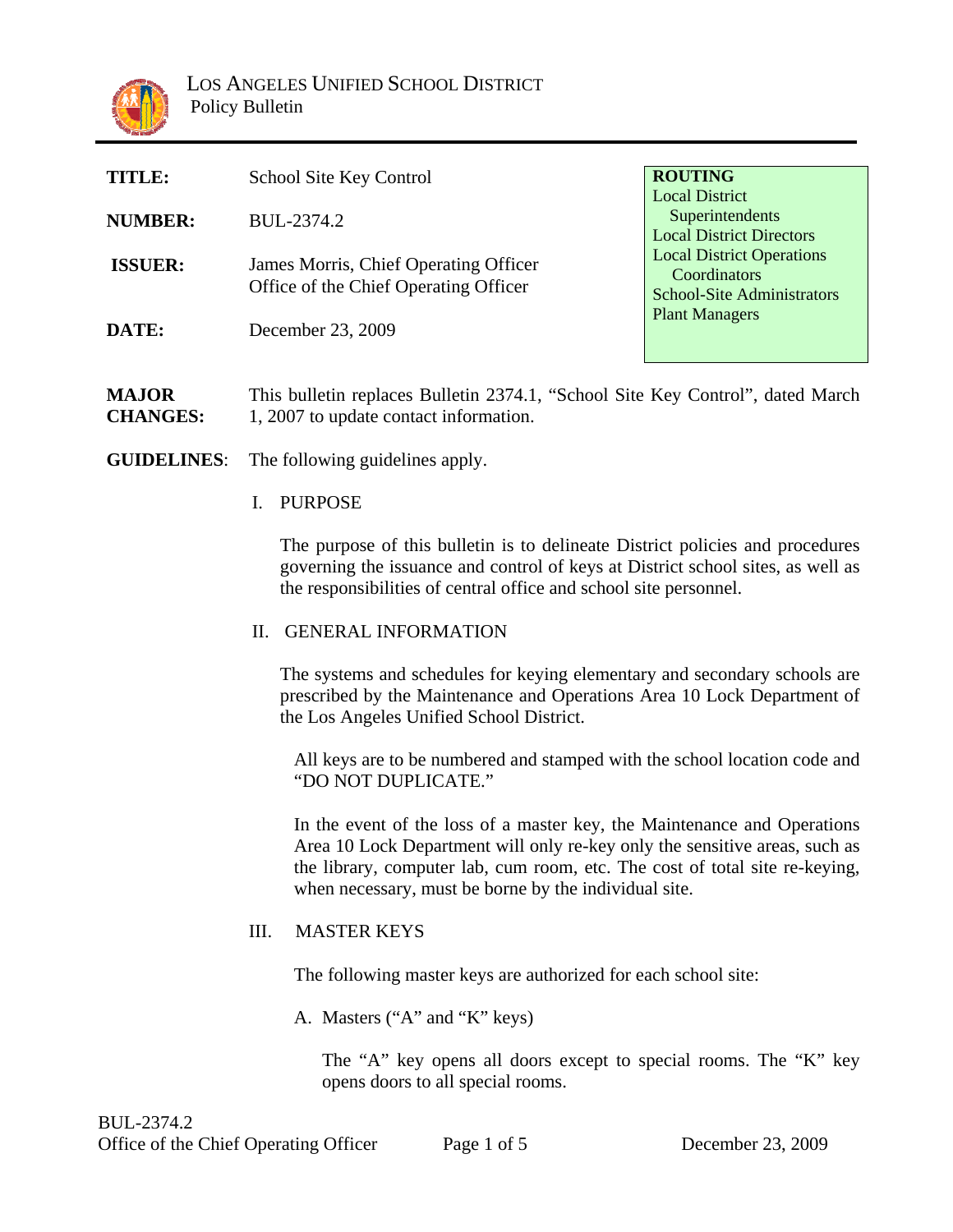

B. Sub Masters

These keys open doors to a smaller group of special rooms.

C. Elevator Keys

Keys to be issued to authorized site personnel only. Keys to access the elevator machine room, elevator and various special keys for use by the elevator contractor are to be secured in a special lock box at the site that is usually located in the Administrative Office area. Site personnel are not to have access to this lock box. The site will be issued one set of keys which will include as a minimum, a key to the machine room that shall be kept on its red identification tag in the brown Maintenance and Operations Fire Log Book.

IV. CHANGE KEYS

Change keys will be stamped with a set number which identifies keys for a specific department, or activity. In general, each change key opens only the door(s) to the rooms identified.

V. KEY SAFE OR SCHOOL VAULT

Each school shall have a key safe or school vault in which all unassigned keys are stored. Contact the Maintenance and Operations Area 10 Lock Department for information regarding purchasing key safes and vaults.

## VI. PROCEDURES TO BE FOLLOWED

- A. The site administrator shall designate one administrator as the person responsible for the control, issuance, and return of all keys, and maintenance of appropriate records of key distribution.
- B. The site key administrator shall maintain an up-to-date record of the distribution of all keys.
- C. All keys, including custodial keys, are to be kept in a locked key safe or vault when not physically in the possession of authorized school staff.
- D. The issuance and receipt of all keys shall be acknowledged in writing and only with the written approval of the site key administrator. An up-to-date record of such information shall be on file in the Local District Office.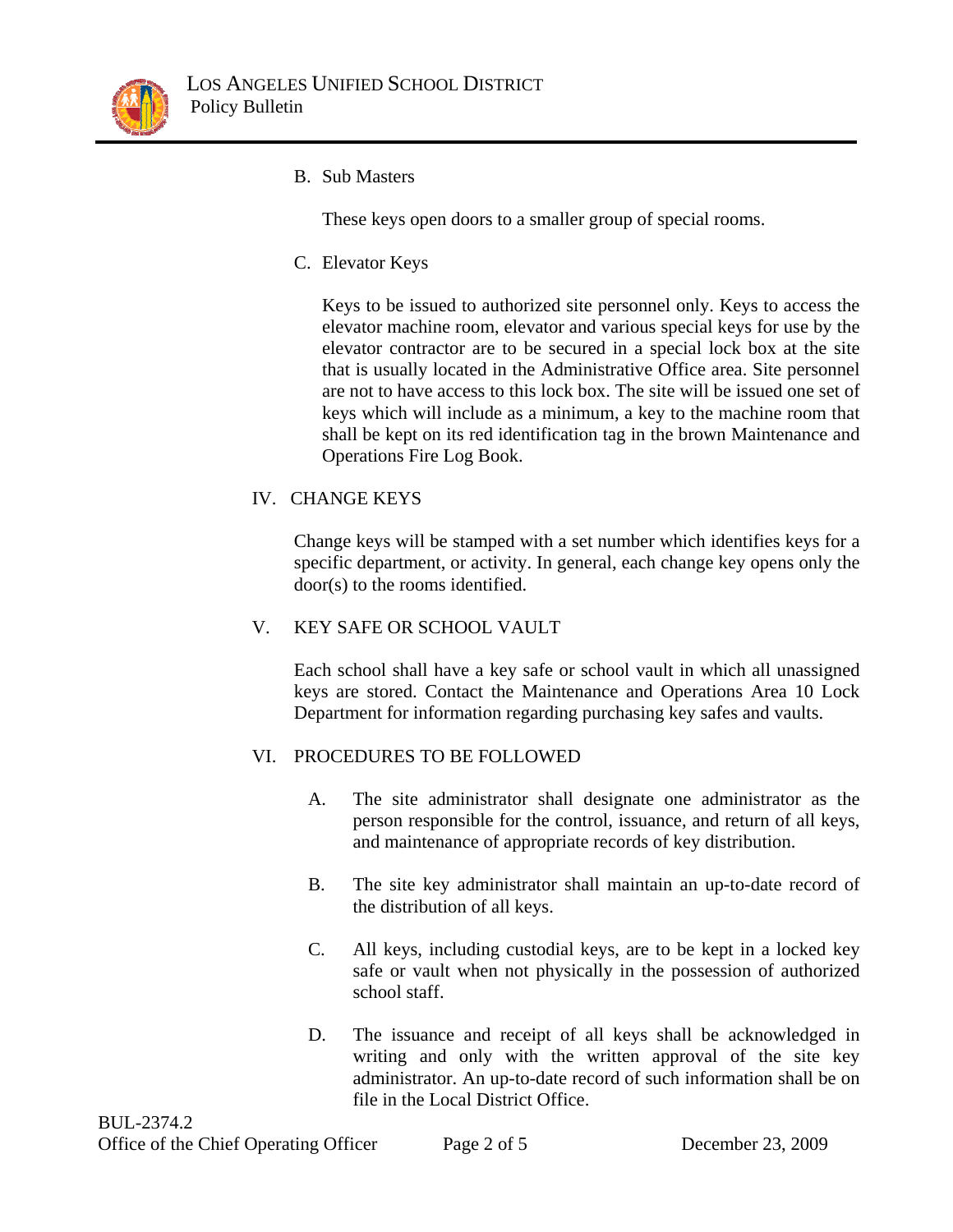

- E. Keys are never to be kept in classroom or office cupboards, filing cabinets, in or on desks, or in faculty mail boxes.
- F. Keys are never to be in the possession of students. Keys are not loaned to students to open doors or gates.
- G. All requests for keys are in writing on a completed Key Production Request form and signed by the school site key administrator. These forms may be obtained from Maintenance and Operations Area 10 at (213) 745-1400.
- H. As designated by the principal, master keys ("A" and "K") shall be issued only to the plant manager, administrative staff, and resident School Police Officer. Additionally, a maximum of five master keys may be requested for use by disaster emergency teams. These shall be maintained on a single ring at the site for emergency use only and are not to be issued in advance.

It is important to keep the number of master and specialized keys to a minimum to maintain site security.

- I. Sub masters are to be issued only to school personnel who absolutely need them in the daily course of their responsibilities. They must be returned to the key safe or vault nightly.
- J. The classroom teacher is to be issued only the keys to his/her classroom, storeroom, and/or cabinets. The teacher will be responsible for the designated keys. A classroom teacher cannot be issued a master key.
- K. The site key administrator will arrange to have all exterior doors of buildings opened and closed as necessary
- L. Keys issued to substitute teachers and other District employees (maintenance, etc.) must be returned daily.
- M. Authorized personnel needing keys for weekend or holiday activities will be issued only the specific keys needed to access the necessary room(s)/area(s) for the weekend assignment. Prior written approval by the site key administrator must be obtained.
- N. In sites equipped with intrusion alarm systems, the School Police must be notified a week in advance of the weekend or holiday that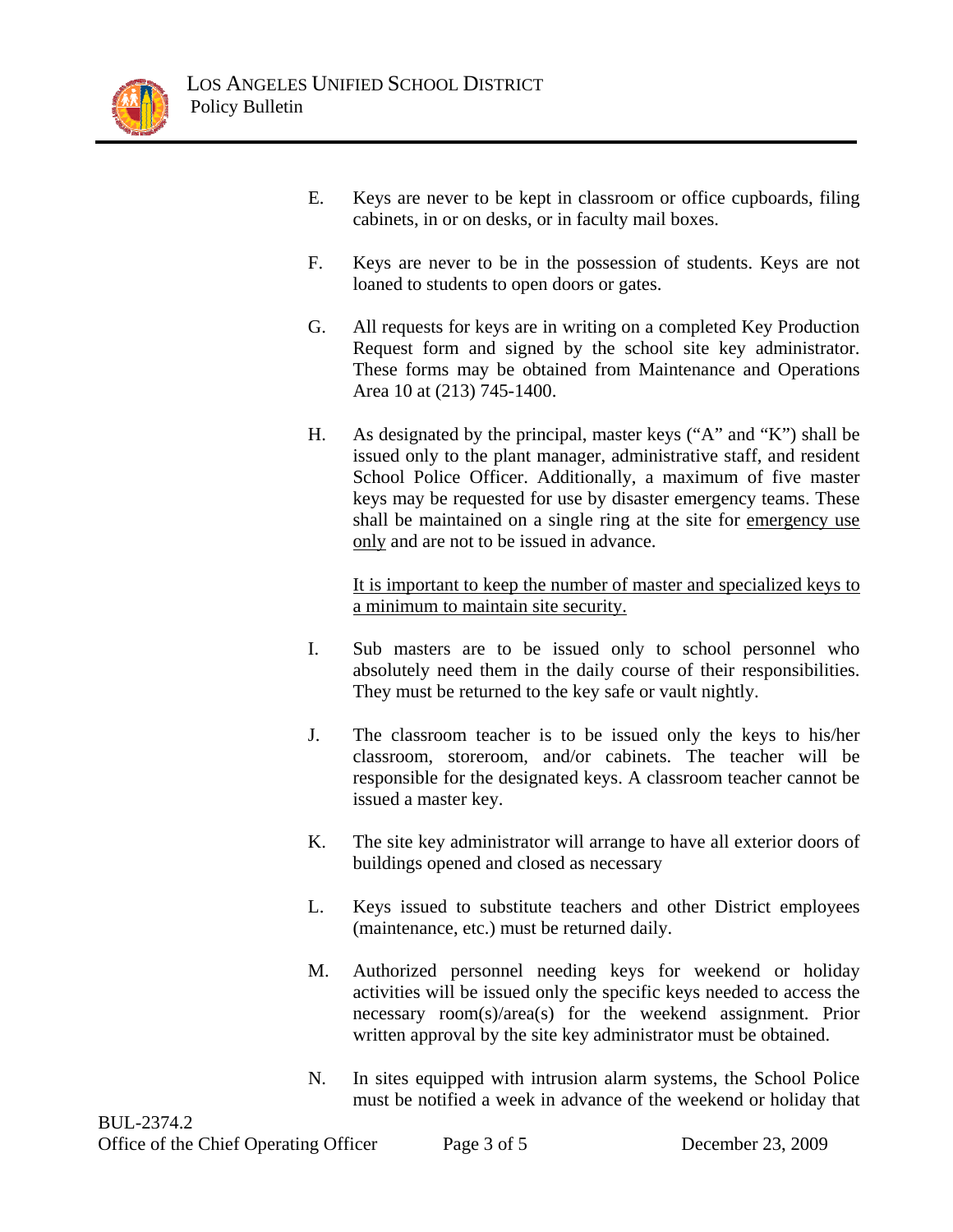

authorized personnel are scheduled to enter the site. See BUL-2426.1 (Rev.), Procedures to Access Sites During Non-Business Hours, dated December 8, 2009, from the Office of the Chief Operating Officer. The School Police must also be telephoned upon the arrival and departure of the personnel.

- O. The loss or theft of keys shall be reported to the Local District Office and School Police. After so reporting, the Maintenance and Operations Area 10 Lock Department shall be notified, via the trouble call line. The Lock Department will immediately re-key sensitive areas only.
- P. All keys shall be checked and turned in to the site key administrator at the end of the school year or in the event of an assignment change.
- Q. Staff members shall be notified that unauthorized possession by any person, including employees, of any site key or unauthorized duplicate key is a misdemeanor (Penal Code 469.).
- R. School Police will issue three alarm keys to the site administrator who will be responsible for these keys. The administrator will assign the keys accordingly. The District will maintain the threekey policy to insure the integrity of the alarm system.

No site will be issued more than three intrusion alarm keys without approval of the School Police Chief.

If an alarm key is lost or stolen, a report shall be made to School Police. A school police report number will be required when requesting a replacement.

- S. The principal/site administrator shall take whatever action necessary to ensure these procedures are followed.
- **AUTHORITY:** This is a policy of the Los Angeles Unified School District.

## **RELATED RESOURCES:**  None.